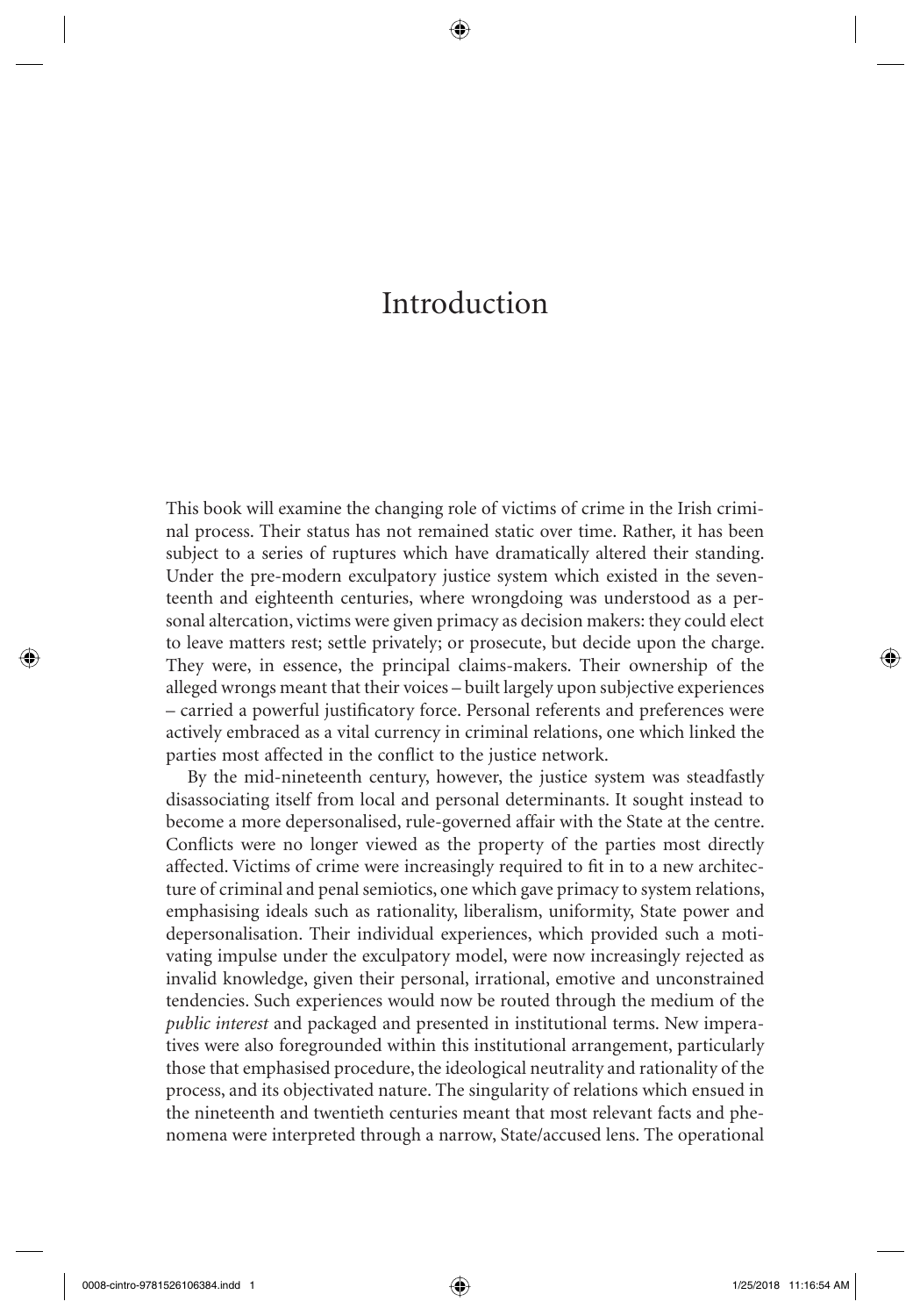## 2 *The victim in the Irish criminal process*

self-enclosure inherent within this logic of action confined the victim to a peripheral role, one which did not permit or endorse personal claims over the conflict.

 In the last four decades, justice systems are partially being reconstructed again, as they demonstrate an increased sensitivity to the needs and concerns of victims of crime. A 'vision of the victim as Everyman' is part of a 'new cultural theme' (Garland, 2001: 12), one which is widely represented in social, political and media circles. It has been suggested that a number of factors has facilitated this increased awareness of victims in Western criminal justice systems ( Maguire, 1991: 363–433). To begin with, the introduction of state compensation programmes can be viewed as an early attempt to move victims away from the periphery of the criminal process. In England and Wales, for example, Margaret Fry proposed a scheme of State compensation for the victims of violence as early as 1957. Specific victimological studies became more prominent and began to direct the criminological gaze away from its focus on offenders, towards a typology of victims' experiences of the wrongdoing. These studies, among others, were important in generating academic interest in victims of crime. They were followed up by the introduction of mass victimisation surveys, commencing in the 1970s in the United States (US) before also being employed in the early 1980s in the United Kingdom (UK), which among other things drew attention to the under-recording of crime, repeat victimisation, fear of crime and victims' experiences with various criminal justice agencies such as the police, prosecutors, trial judges and other court personnel.

 In the Republic of Ireland, studies such as that undertaken by Breen and Rottman (1984), O'Connell and Whelan (1994) and Watson (2000) all began to highlight the experiences of victims (McCullagh, 1986: 13–14). However, mass crime victimisation studies had a somewhat sluggish trajectory when compared with other jurisdictions (commencing in the US in 1972 and the UK in 1982), hindered no doubt by the absence of a strong criminal justice research culture and successive governments' dismissive attitude towards policy based on crime data and crime statistics (Kilcommins et al., 2004: 72–4; Cotter, 2005: 295). Mass crime victimisation surveys commenced only in 1998, with the introduction of a crime segment into the Quarterly National Household survey.

The growth in the women's movement also, it is argued, 'raised the consciousness of women to the oppression of criminal violence' (Moore Walsh, 2013: 182–9; Young, 2006: 3). More specifically, increased self-activism also ensured that victims of crime became more visible again (Maguire, 1991: 370). The first domestic abuse shelter, for example, was established in 1974 ( Moore Walsh, 2013 : 188). The first Rape Crisis Centre was set up in Dublin in 1977 and Derek Nally established Victim Support in 1985. Service provision for victims of crime in the Republic of Ireland has expanded in recent decades. The Victims Charter, for

↔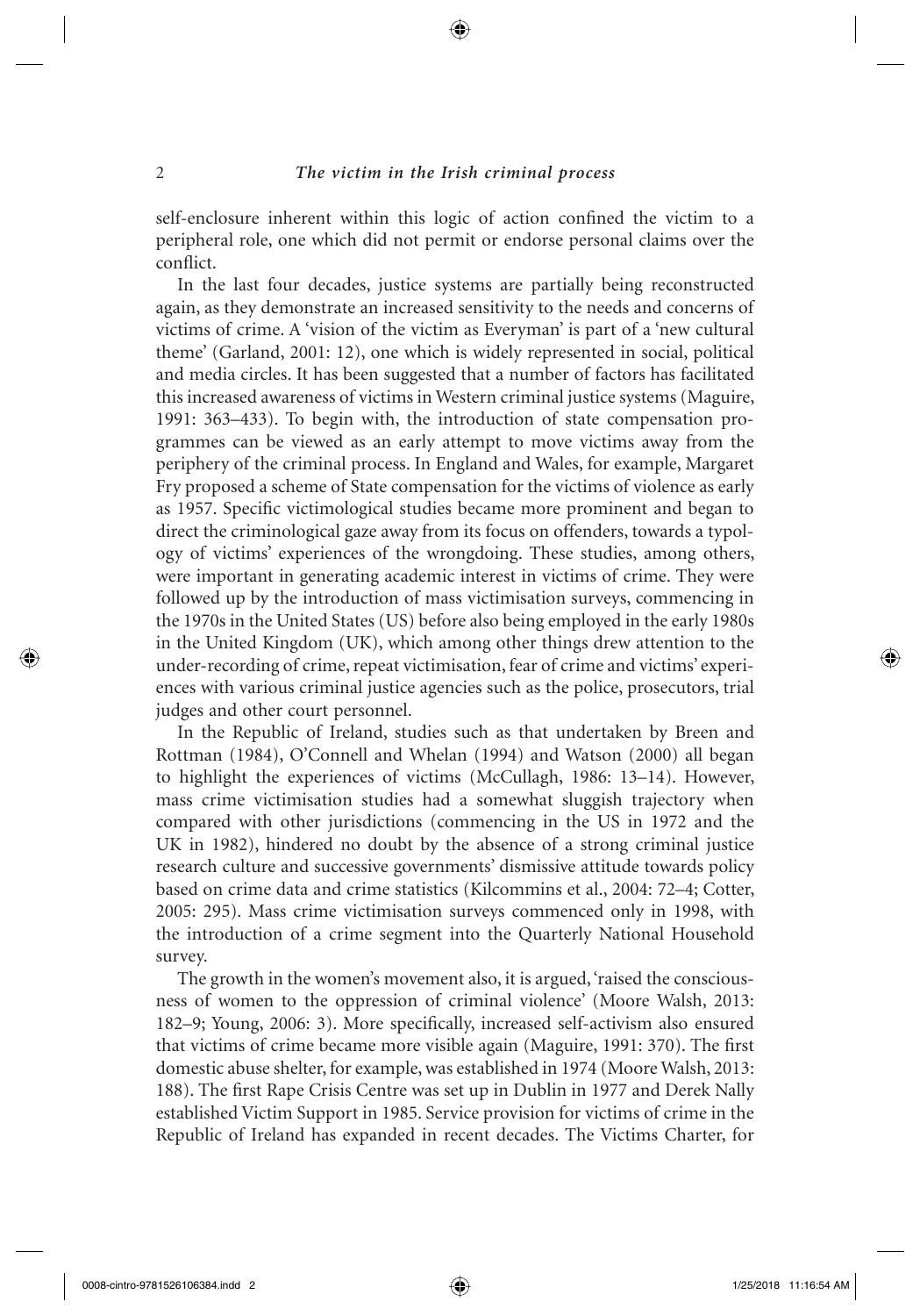## *Introduction* 3

⊕

example, marked an important policy development (McGovern, 2002: 393; Rogan, 2006b: 153). This Charter was produced by the Department of Justice, Equality and Law Reform in September 1999 (and was revised in 2010), reflecting the 'commitment to giving victims of crime a central place in the criminal justice system'. The needs of crime victims are also addressed by a wide variety of victims' organisations, alliances and associations. While a significant proportion are specialised in nature, dealing with specific types of victim or services, there are also some key national groups. For example, the national Crime Victims Helpline, which represents a proactive initiative to support crime victims, was launched in 2005.

 Moreover, the revelations brought about as a result of inquiries over the last two decades into Church sexual abuse and institutional abuse − which occurred in the carceral archipelago that emerged post Independence – is now very much part of the *Zeitgeist* ( Raftery and O'Sullivan, 1999 ). The Ryan Report, established to inquire into child abuse in institutions of the State from 1936 onwards, for example, noted in 2009 that: '[c]hildren with a learning disability, physical and sensory impairments and children who had no known family contact were especially vulnerable in institutional settings. They described being powerless against adults who abused them, especially when those adults were in positions of authority and trust. Impaired mobility and communication deficits made it impossible to inform others of their abuse or to resist it. Children who were unable to hear, see, speak, move or adequately express themselves were at a complete disadvantage in environments that did not recognise or facilitate their right to be heard' (Commission to Inquire in to Child Abuse, 2009: 14). Among other things, it has helped to raise experiences of victimhood in the collective conscience, and awareness of illegitimate and abusive hierarchies of dominance. This has, in part, contributed to a growing scepticism about the institutional reification of State functionaries such as the Office of the Director of Public Prosecutions (DPP) and Gardaí (Conway, 2010; Conway, 2013). Given the demands for increased accountability and transparency in decision-making structures, government agencies are no longer as free to set their own imperatives, or to claim absolute immunity from scrutiny. Nor can they so easily defend their actions on the basis of the neutrality of their activities, or hide behind a broad-based appeal to public-interest considerations or respect for institutions of State power.

 Increasing concerns about rising crime rates in Western countries from the 1970s onwards, and the perceived failure of correctionalist criminal justice projects to rehabilitate offenders, have also had an impact. It is not surprising, according to commentators such as David Garland, that the 'aim of serving victims has become part of the redefined mission of all criminal justice agencies' (Garland, 2001: 121). Among other things, it has brought into vogue the question: 'What about the victim?' (Maguire, 1991: 368).

↔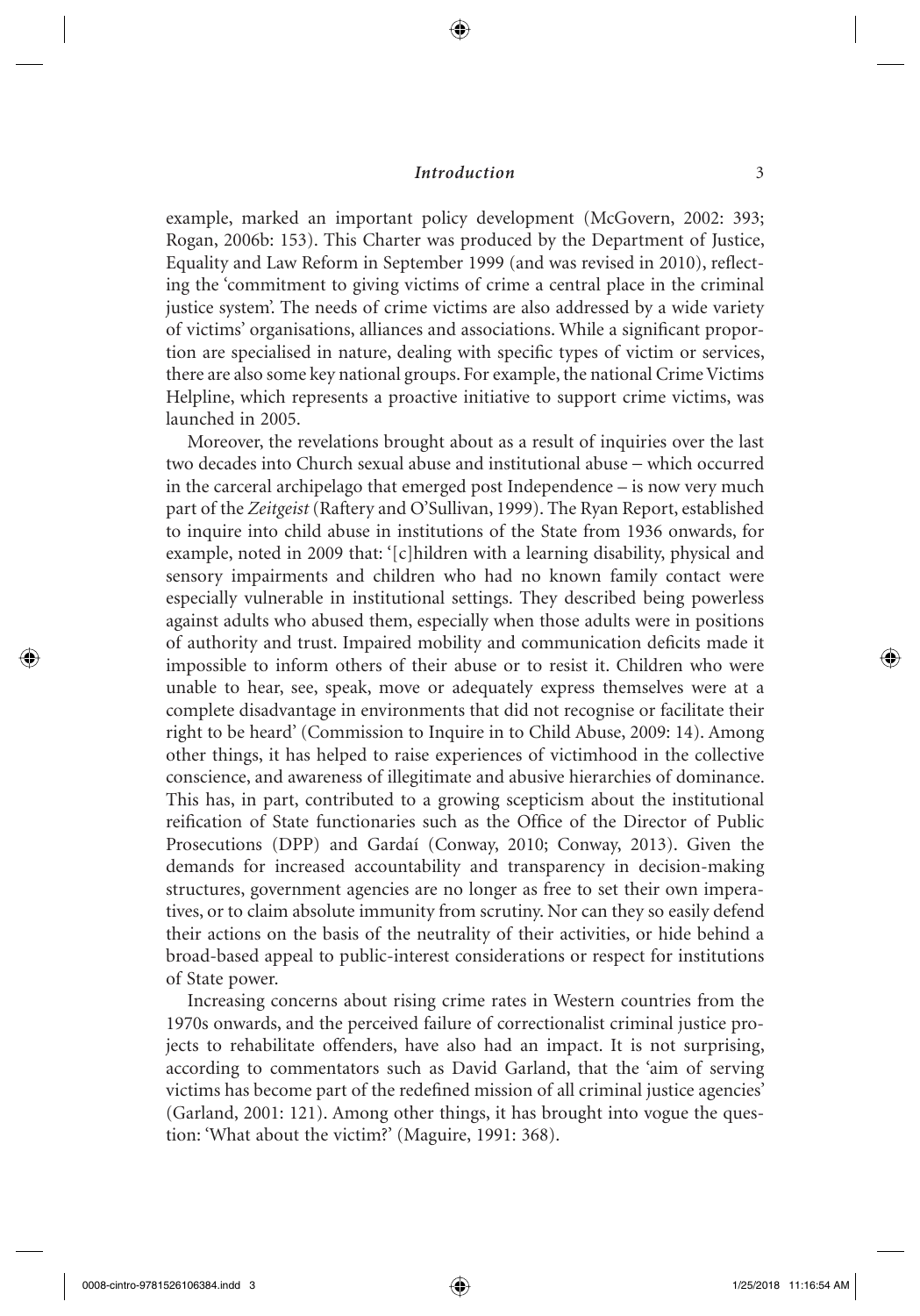#### 4 *The victim in the Irish criminal process*

Law has also helped to steer victim reintegration, confirming participation and protection claims for victims, while also seeking to secure the fair administration of justice. Considerations of process fairness now include the victim within its conceptual framework. While previously such deliberations were housed within the more remote medium of the 'public interest', the courts are now becoming more explicit in specifically identifying victims and competing rights. Of course, the regulation of victim experiences in law necessarily involves a level of abstraction and institutionalisation that never fully captures all of the relevant exigencies. Nevertheless, and despite these shortcomings, increasing juridification of the crime conflict is helping to overcome the previous ambivalence towards victims of crime.

Juridification of this kind has also been scaffolded by a number of international legal instruments which have also promoted recognition of the needs of victims within criminal justice systems. The United Nations General Assembly, for example, adopted the Declaration of Basic Principles of Justice for Victims of Crime and Abuse of Power in 1985 (Aldana-Pindell, 2004: 618; Doak, 2003: 10; Van Dijk, 2005: 202), which include the right to be treated with respect and recognition, to be referred to adequate support services and to receive information about the progress of the case. The Council of Europe also recognised from the 1970s onwards the importance of preventing secondary victimisation. It has done this through the adoption of a series of conventions and recommendations (Muller-Rappard, 1990: 231–45). The European Union has more recently begun to focus on the area of criminal justice. In March 2001, for example, the Council adopted a Framework Decision on the Standing of Victims in Criminal Proceedings, which provides for minimum rights (including the right to be heard and furnish evidence, access to relevant information, the opportunity to participate and the right to compensation) to be ensured in all the territories of the EU. A Directive establishing minimum standards on the rights, support and protection of victims of crime − organised around the tripartite dimensions of information, participation and protection − has been adopted and member states were given until 2015 to transpose it into law. It will result in a more sustained, systematised approach, one where criminal justice agencies are required to take account of the needs and concerns of victims of crime in their decisionmaking processes. Through its directly binding and enforceable provisions, it will act as an emboldening juristic reference point, ensuring the better accommodation of victims of crime in all criminal processes and practices.

The European Convention of Human Rights acts as another influential normative framework that seeks to extend the reach of rights in the criminal process to include victims of crime. Though the Convention does not explicitly refer to victims of crime, the European Court of Human Rights has placed obligations on member states under Articles 2 (right to life), 3 (degrading treatment), 6 (fair trial) and 8 (private life). Such interpretations help to identify more concrete

↔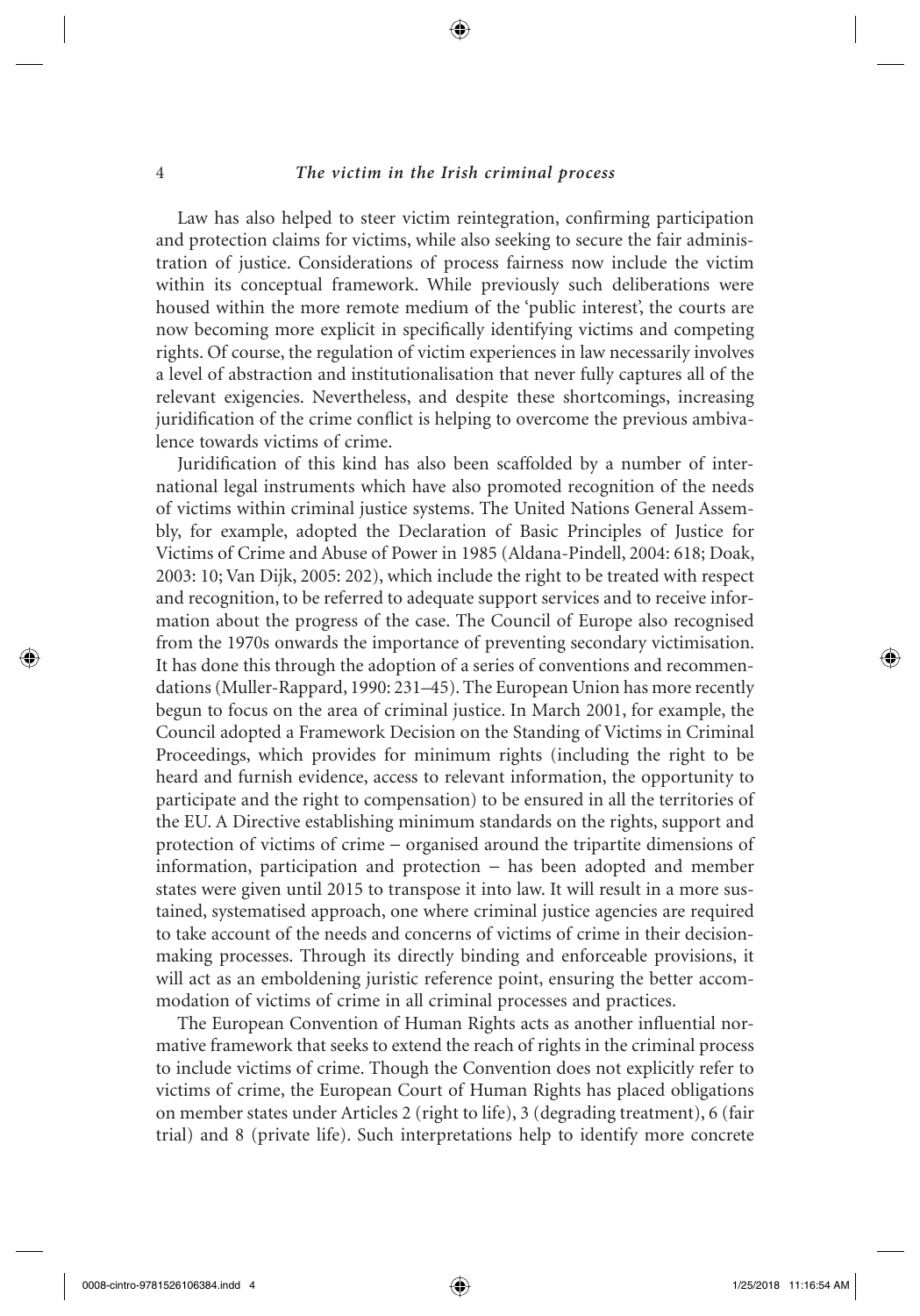### *<u>Introduction</u>* 5

rights for victims of crime, and act as a powerful counterpoint to the hegemonic dominance of State/accused relations.

 All of this impetus is largely inclusionary. The 'axis of individualisation' in the criminal justice process − which for so long was directed only at accused/ offenders, the causes of their wrongdoing (including 'othering') and their right to protection from the State − has now bifurcated to embrace the multi-faceted experiences of victimhood. This of course disturbs older, hegemonic ways of doing things (an accused/offender organising logic that infused a police–public interest–prosecutions–prisons model of justice) and the reified, exclusive voices of certain actors that were central to that process (prosecution and defence lawyers, policing authorities and judges). Its recent emergence must be seen much more as a response to a previous scandalous neglect, as a justified attempt to correct an imbalance in which the victim was constituted as a 'silent abstraction, a background figure whose individuality hardly registered' (Garland, 2001: 179).

While it is clear – particularly when viewed over a long past – that victims are re-emerging as important stakeholders, it would be unwise to oversentimentalise the progress that has been made, or to take the view that there are no more challenges ahead. Many advancements, particularly in Ireland, have been piecemeal in nature, their presence often the product of fortuitous, but isolated, determinants. Sustained progress has been hampered by the absence of any unified field about the plight of victims of crime in the criminal process. This may in part be attributable to the almost inevitable lack of resources, the constant dissonance that exists between criminal justice policy and practice (Hamilton, 2014: 55), and various embedded practices and institutional ways of doing things. The importance of adversarialism, for example, became deeply ingrained from the middle of the nineteenth century as the appropriate means of resolving criminal disputes. This deep commitment to the reception and observation of unmediated *viva voce* testimony is grounded in the need to uphold the integrity of the adjudicative process and minimise the risk of misdecision. Its reification as the only way of 'doing justice', however, conceals the extent to which it is rooted in a State/accused logic of action, one which is unwilling to countenance the discriminatory assumptions and biases inherent within such an epistemic paradigm. In addition to the obstacles posed by embedded practices, progress has also been stymied by the unwillingness of the body politic, particularly since the late 1990s, to put the inclusion of victims at the centre of the criminal justice agenda, preferring instead to pursue an expressive agenda of 'governing through crime', with its micro focus on the technologies of protection and the adoption of repressive laws against the outside 'enemy' ( Hamilton, 2014: 31–55; Vaughan and Kilcommins, 2010: 132–4).

There are also more specific challenges for the Irish criminal process. A lack of knowledge among criminal justice agencies and actors about the needs of

↔